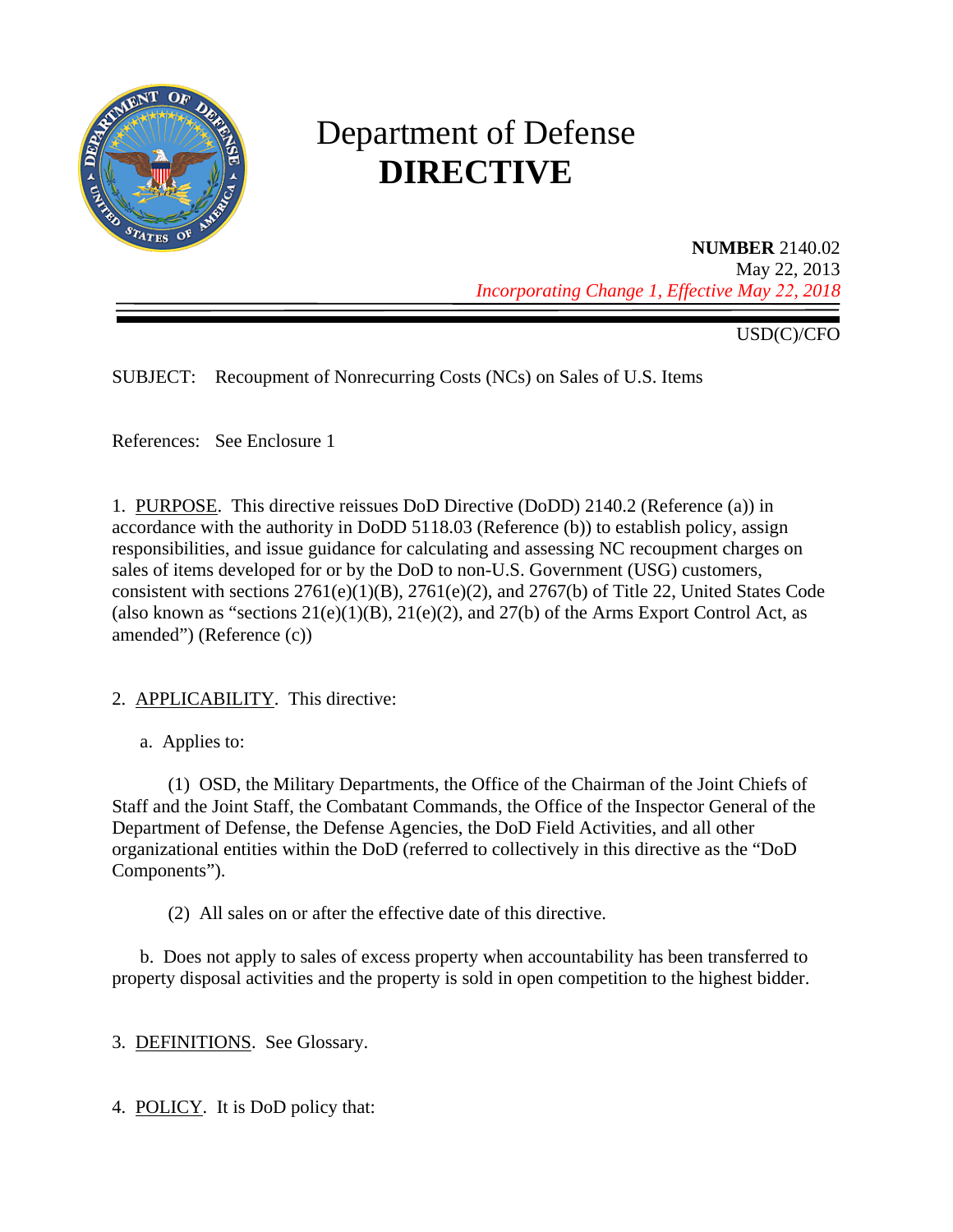a. The NC recoupment charge will be imposed for sales of major defense equipment (MDE) only as required by an Act of Congress. The Under Secretary of Defense for Policy (USD(P)), through the Defense Security Cooperation Agency (DSCA), may grant a waiver to the imposition of recoupment charges in accordance with this directive and DoDD 5105.65 (Reference (d)).

b. The NC charges will be based on the amount of the DoD nonrecurring investment in an item.

5. RESPONSIBILITIES. See Enclosure 2.

6. RELEASABILITY. **Unlimited**. This directive is approved for public release and is available on the Internet from the DoD Issuances Website at http://www.dtic.mil/whs/directives. *Cleared for public release. This directive is available on the Directives Division Website at [http://www.esd.whs.mil/DD/.](http://www.esd.whs.mil/DD/)*

7. EFFECTIVE DATE. This directive: *is effective May 22, 2013*.

a. Is effective May 22, 2013.

b. Must be reissued, cancelled, or certified current within 5 years of its publication in accordance with DoD Instruction 5025.01 (Reference (e)). If not, it will expire effective May 22, 2023 and be removed from the DoD Issuances Website.

ShtSCet

Ashton B. Carter Deputy Secretary of Defense

Enclosures

- 1. References
- 2. Responsibilities
- 3. Calculating NC Recoupment Charges
- 4. Waivers (Including Reductions)

Glossary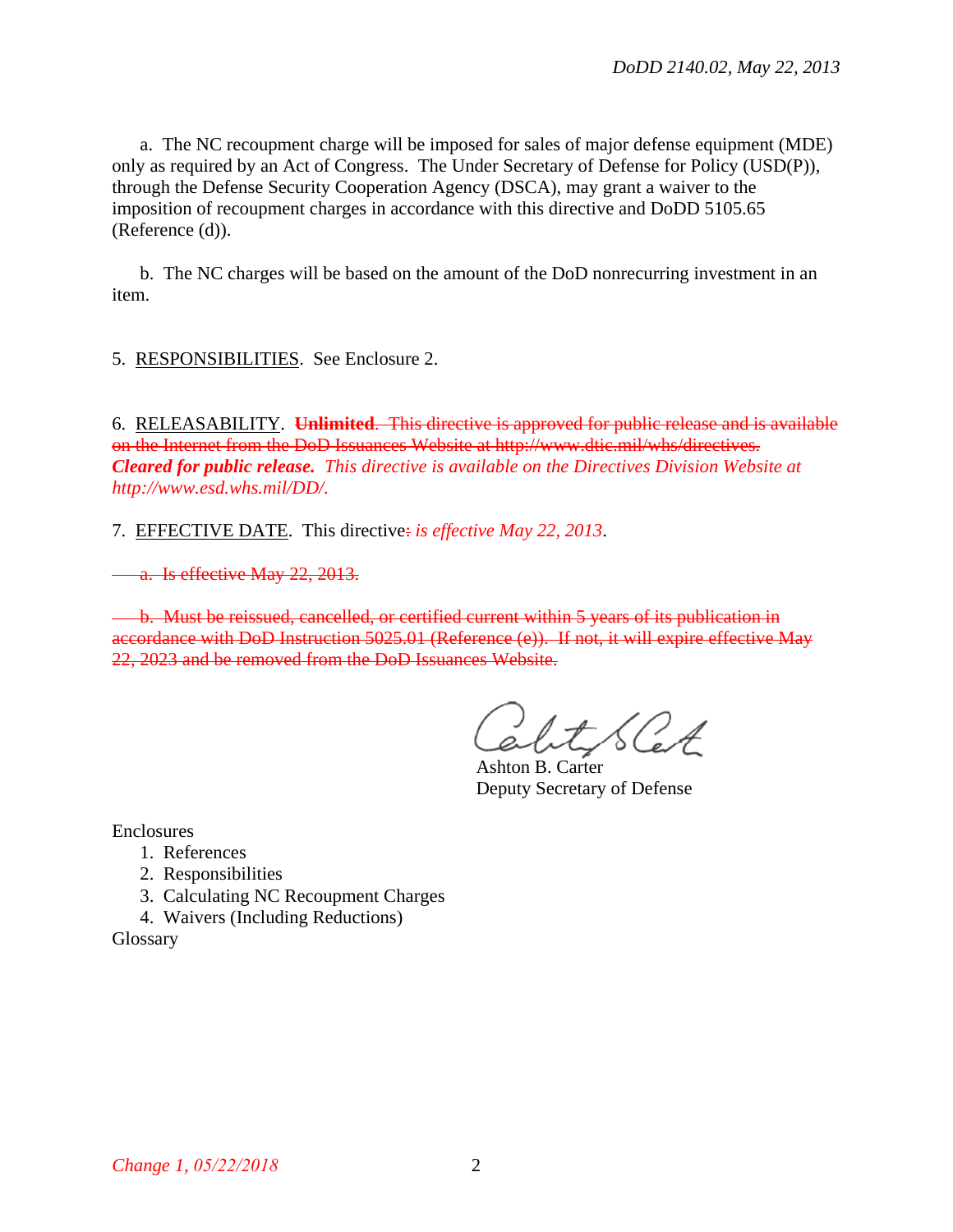# TABLE OF CONTENTS

| UNDER SECRETARY OF DEFENSE (COMPTROLLER)/CHIEF<br>UNDER SECRETARY OF DEFENSE FOR ACQUISITION, TECHNOLOGY, |  |
|-----------------------------------------------------------------------------------------------------------|--|
| SECRETARIES OF THE MILITARY DEPARTMENTS AND THE DIRECTORS                                                 |  |
|                                                                                                           |  |
|                                                                                                           |  |
|                                                                                                           |  |
|                                                                                                           |  |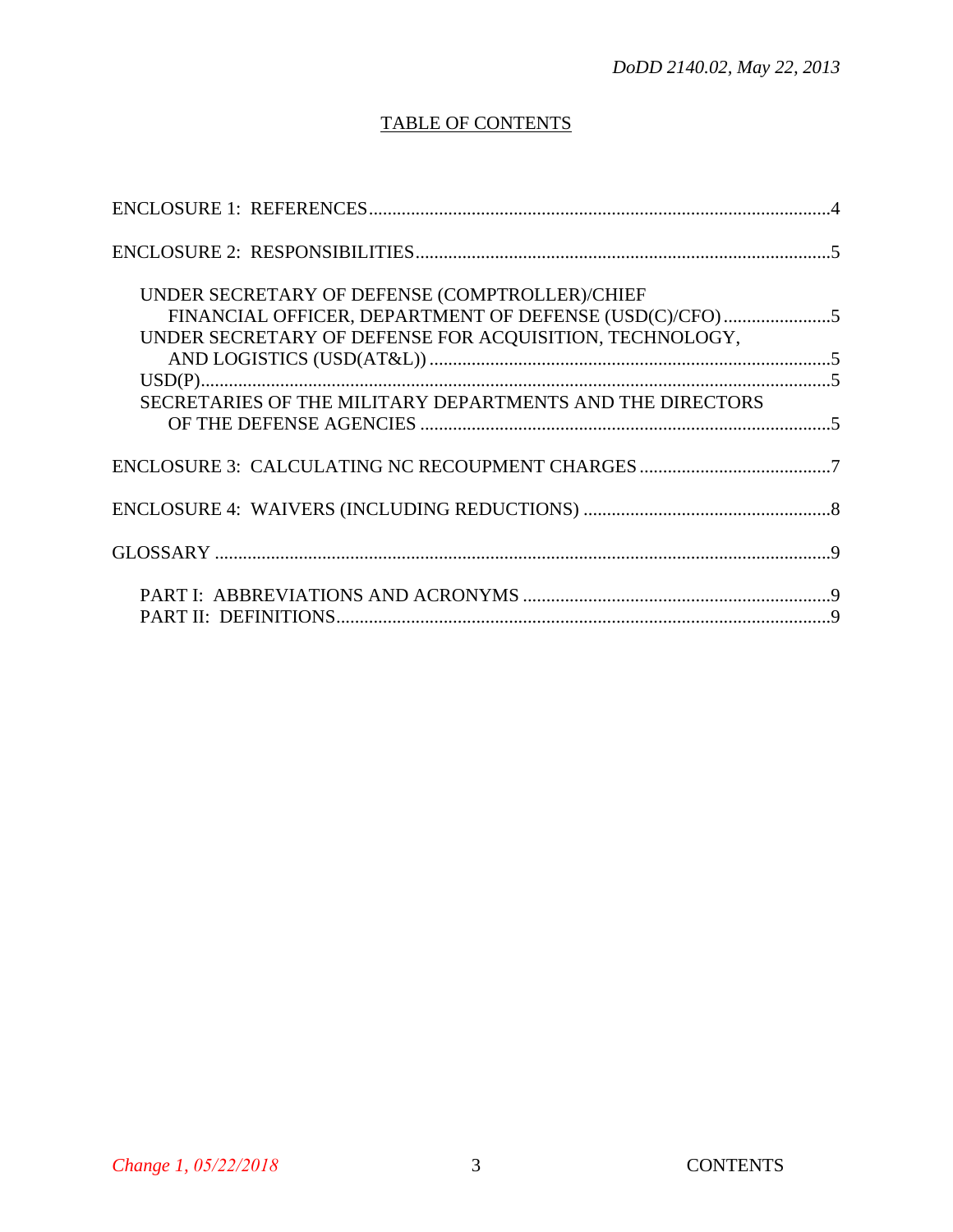# REFERENCES

- (a) DoD Directive 2140.2, "Recoupment of Nonrecurring Costs (NCs) on Sales of U.S. Items," January 13, 1993 (hereby cancelled)
- (b) DoD Directive 5118.03, "Under Secretary of Defense (Comptroller)/Chief Financial Officer, Department of Defense (USD(C)/CFO)," April 20, 2012
- (c) Chapter 39 and sections  $2761(e)(1)(B)$ ,  $2761(e)(2)$ , and  $2767(b)$  of Title 22, United States Code (also known as "sections  $21(e)(1)(B)$ ,  $21(e)(2)$ , and  $27(b)$  of the Arms Export Control Act, as amended")
- (d) DoD Directive 5105.65, "Defense Security Cooperation Agency (DSCA)," October 26, 2012
- (e) DoD Instruction 5025.01, "DoD Directives Program," September 26, 2012
- (f*e*) Defense Federal Acquisition Regulation Supplement (DFARS), current edition
- (g*f*) Defense Security Cooperation Agency 5105.38-M, "Security Assistance Management Manual (SAMM),"current edition
- (hg) DoD 7000.14-R, "Department of Defense Financial Management Regulations (FMRs)," current edition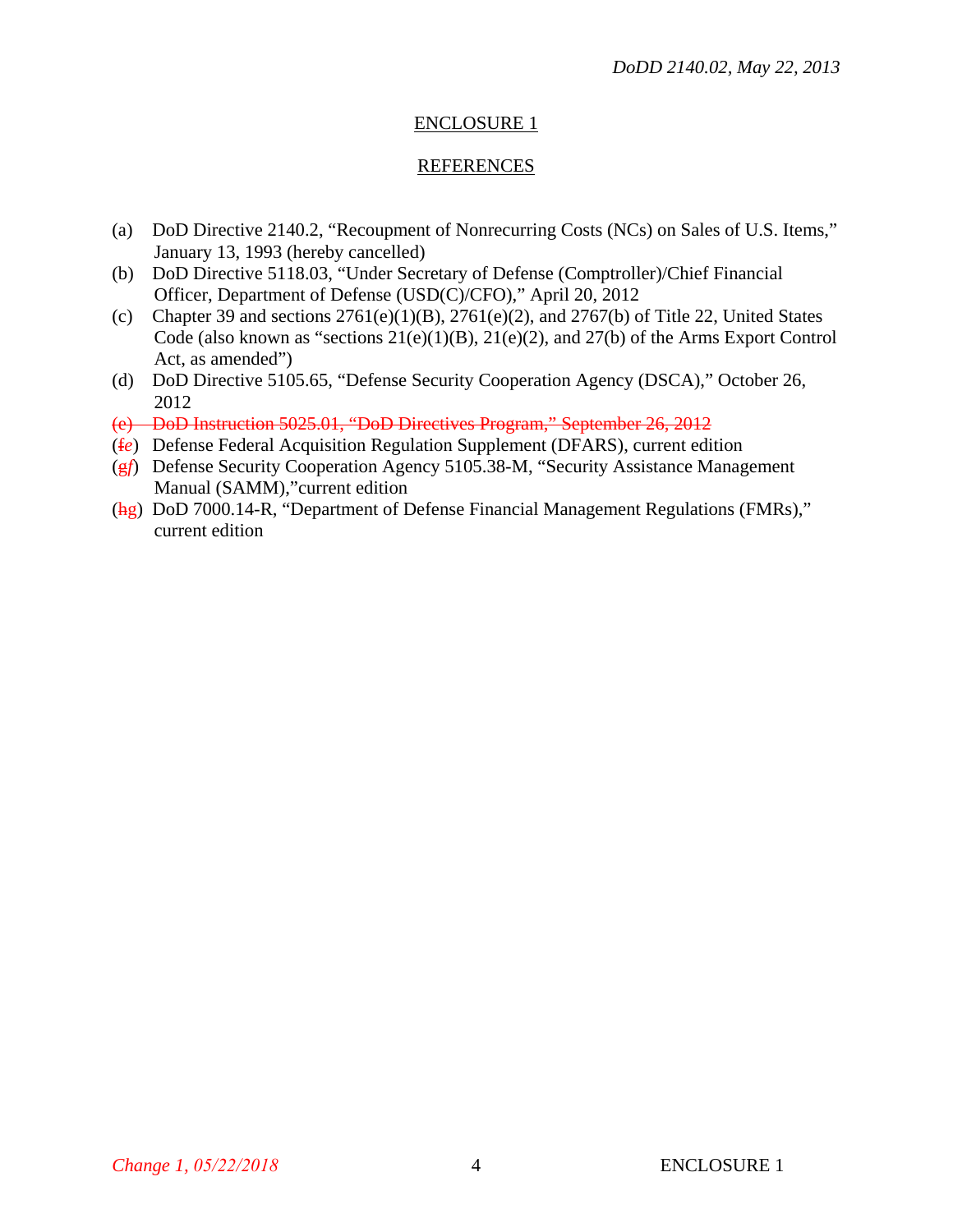# RESPONSIBILITIES

# 1. UNDER SECRETARY OF DEFENSE (COMPTROLLER)/CHIEF FINANCIAL OFFICER, DEPARTMENT OF DEFENSE (USD(C)/CFO). The USD(C)/CFO provides necessary financial management guidance to the DoD regarding the recoupment of NC.

2. UNDER SECRETARY OF DEFENSE FOR ACQUISITION, TECHNOLOGY, AND LOGISTICS (USD(AT&L)). The USD(AT&L) takes appropriate action to ensure the Defense Federal Acquisition Regulation Supplement (DFARS) (Reference (f*e*)) remains in accordance with this directive.

3. USD(P). The USD(P):

a. Monitors the implementation of this directive.

b. Reviews and approves NC recoupment charges.

c. Reviews and approves NC recoupment charge waiver requests received from foreign countries and international organizations for foreign military sales.

d. Oversees publication of a listing of items developed for or by the DoD to which NC recoupment charges are applicable.

e. Uses the guidance in this directive to review NC waiver requests.

#### 4. SECRETARIES OF THE MILITARY DEPARTMENTS AND THE DIRECTORS OF THE DEFENSE AGENCIES. The Secretaries of the Military Departments and the Directors of the Defense Agencies:

a. Determine nonrecurring investment by the DoD in items developed for or by the DoD and perform required pro rata calculations in accordance with this directive and financial management guidance from the USD(C)/CFO when a military equipment asset type is considered a candidate for sale.

b. Validate and provide recommended charges to the USD(P). Retain supporting documentation until the item has been eliminated from the NC recoupment charge listing.

c. Review approved NC recoupment charges on a biennial basis to determine if there has been a change in factors or assumptions used to compute an NC recoupment charge and, if there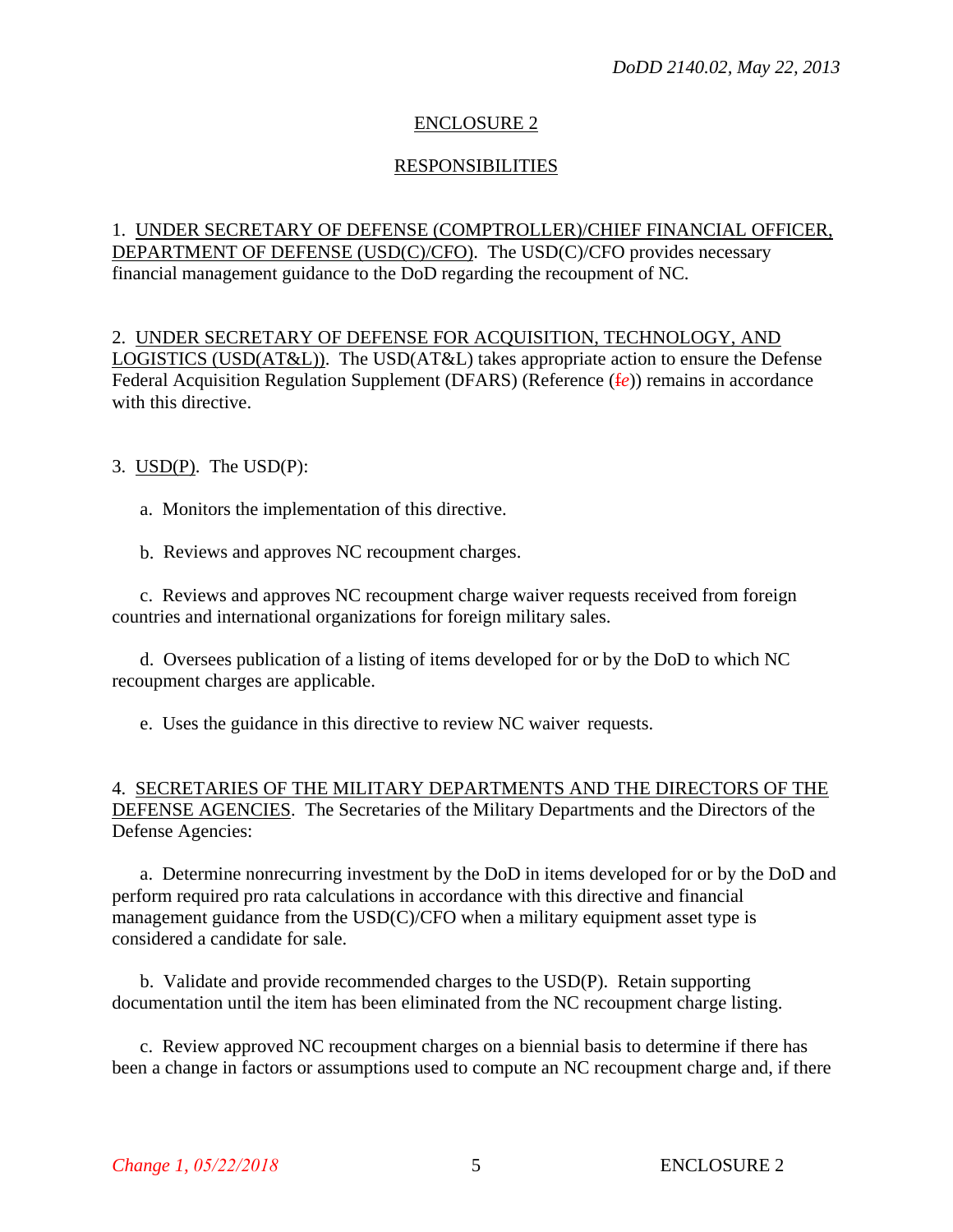is a significant change in an NC recoupment charge, recommend the change to the USD(P) for review, approval, and publication in DSCA 5105.38-M (Reference (g*f*)).

d. Collect charges on foreign military sales, in accordance with DoD 7000.14-R (Reference (h*g*)).

e. Deposit collections to accounts as prescribed by the USD(C)/CFO.

f. Request guidance from the USD(P) within 90 days after determining that an issue concerning an NC recoupment charge cannot be resolved.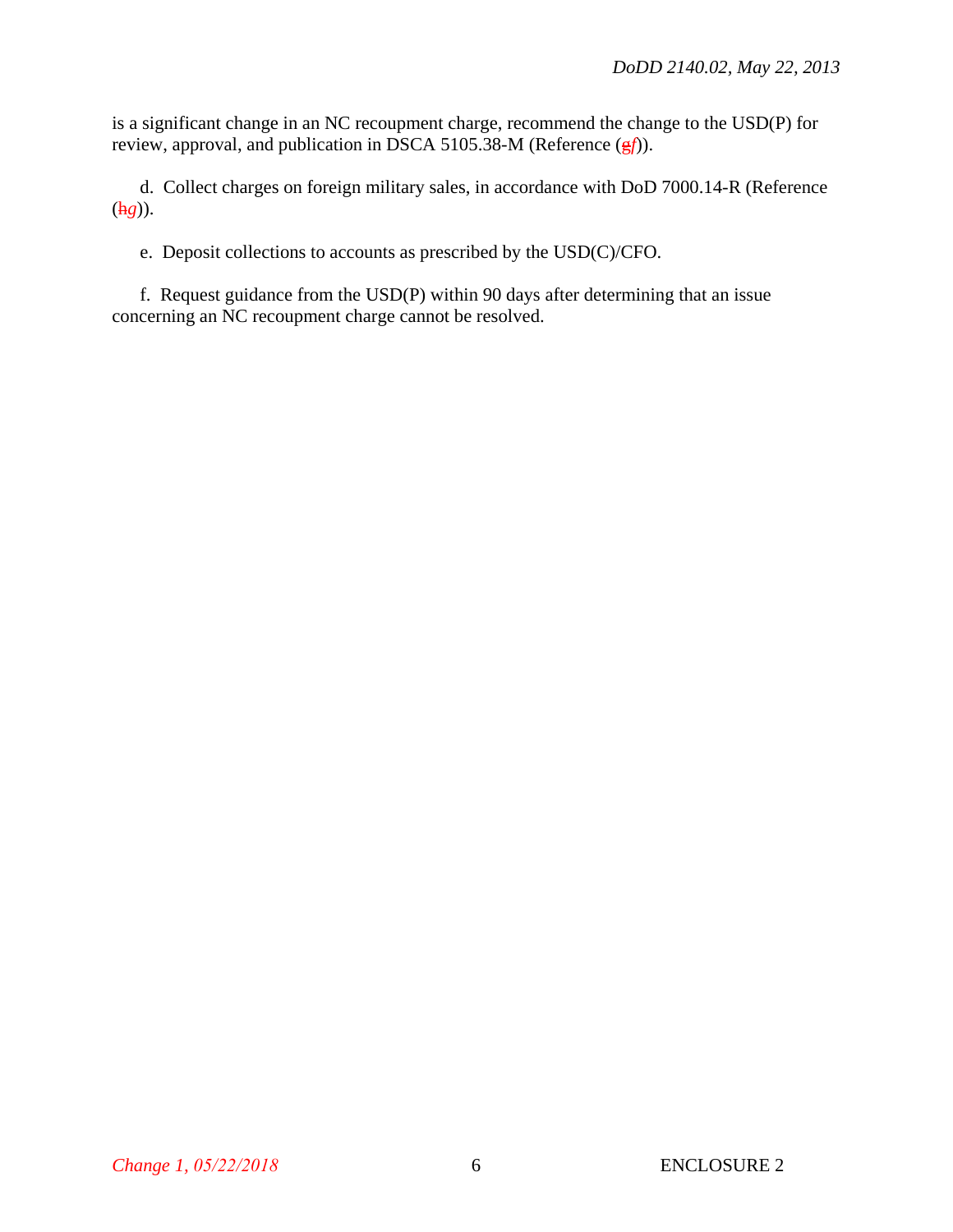#### CALCULATING NC RECOUPMENT CHARGES

1. The NC recoupment charge to be reimbursed will be a pro rata recovery of NC for applicable MDE. Recovery of NC recoupment charges will cease upon the recovery of total DoD nonrecurring investment costs. Such charges will be based on a cost pool as defined in the Glossary. For an MDE system that includes more than one component, a "building block approach" (i.e., the sum of NC recoupment charges for individual components) will be used to determine the NC recoupment charge for the sale of the entire system.

2. The NC recoupment charge will not apply when a waiver has been approved by the USD(P), in accordance with this directive, or when sales are financed with USG funds made available on a non-repayable basis. Approved revised NC recoupment charges will not be applied retroactively to accepted foreign military sales agreements.

3. When MDE is sold at a reduced price due to age or condition, the equipment's NC recoupment charge will be reduced by the same percentage reduction.

4. The full amount of costs for special research, development, test, and evaluation and nonrecurring production costs incurred for the benefit of particular customers will be paid by those customers. However, when a subsequent purchaser requests the same specialized features that resulted from the added special research, development, test, and evaluation and nonrecurring production costs, a pro rata share of those costs may be paid by the subsequent purchaser and transferred to the original customer if those special NCs exceed 50 million dollars. The pro rata share may be a unit charge determined by the DoD Component as a result of distribution of the total costs divided by the total production. Unless otherwise authorized by the USD(P), special research, development, test, and evaluation and nonrecurring production costs will not be collected from subsequent FMS purchasers after 10 years have passed since the date the original FMS customer accepted the FMS Letter of Offer and Acceptance (LOA) that included the special NC charges. The USG will not be charged any NC recoupment charges if it adopts the specialized features for its own use or provides equipment with such features under a U.S. grant or similar program.

5. Cooperative DoD agreements, to include co-production, co-development, and cooperative development agreements, will use the policy in this directive to determine the allocation basis for recouping the participant investment costs from third-party purchasers. Each respective DoD agreement will bind all parties to the agreement to comply with the policies in this directive regarding third-party sales and for the distribution of recouped funds among the parties.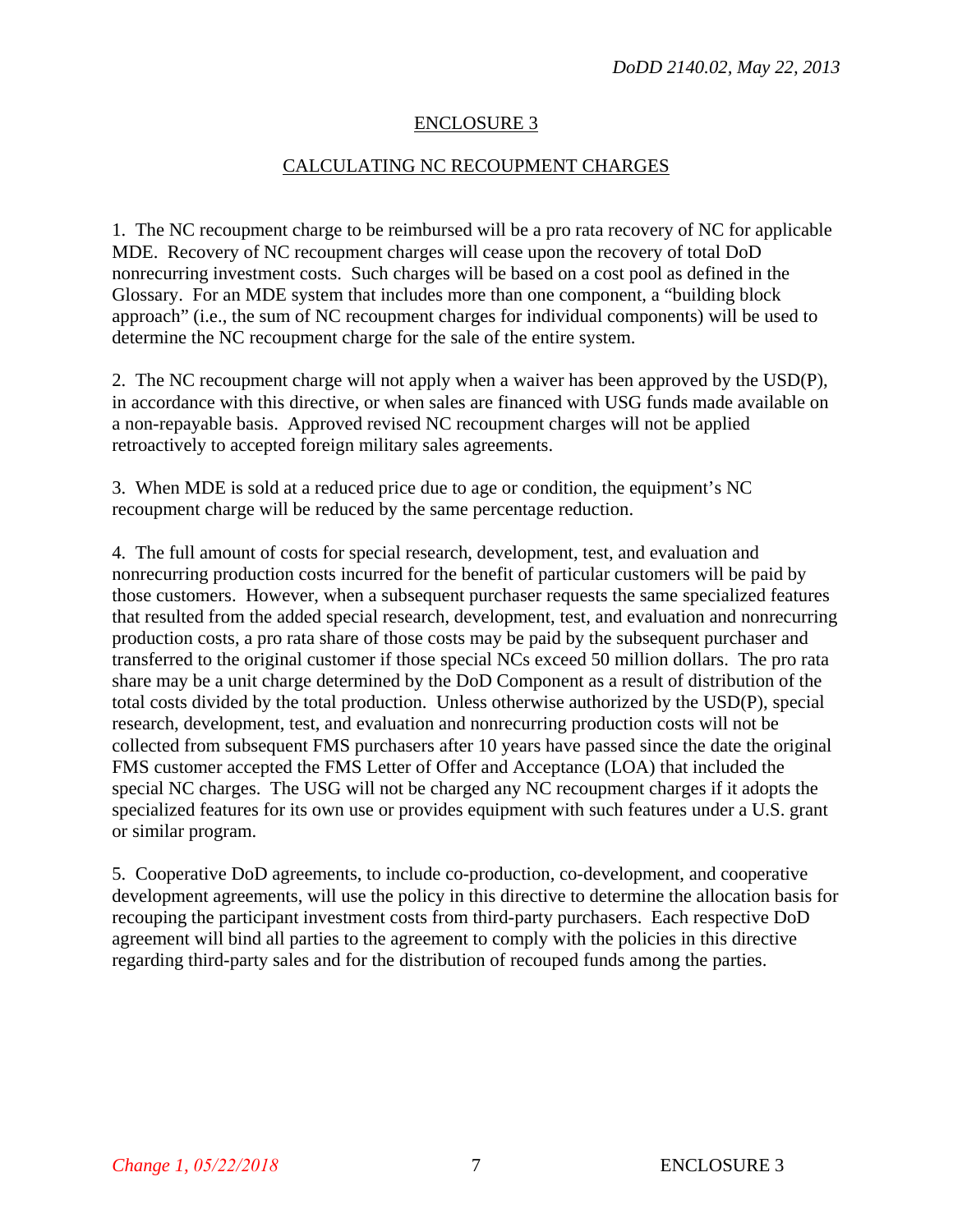#### WAIVERS (INCLUDING REDUCTIONS)

1. Section 2761(e)(1)(B) of Reference (c) requires the recoupment of a proportionate amount of NCs of MDE from foreign military sales customers.

2. Pursuant to section  $2761(e)(2)(A)$  of Reference (c), a waiver or reduction in the NC charge for a specific sale may be made if the sale will significantly advance USG interests in:

a. Standardization with the North Atlantic Treaty Organization.

b. Standardization with Australia, Israel, Japan, New Zealand, or the Republic of Korea in furtherance of mutual defense treaties with one or more of those countries.

c. Foreign procurement in the United States under a co-production agreement

3. In accordance with section  $2761(e)(2)(B)$  of Reference (c), a waiver for a specific sale may be made if:

a. Imposition of an NC recoupment charge likely would result in the loss of the sale; or,

b. The sale is for an MDE item also being procured for the Military Services, and will result in DoD unit cost savings that substantially offset the revenue foregone by waiving the recoupment charge because the total quantity of purchased equipment caused a reduction in the unit cost.

4. In accordance with section 2761(e)(2)(C) of Reference (c), any increase in an NC charge previously approved as appropriate may be waived for a particular sale if the increase results from a correction of a reasonable estimate of the production quantity base that was used for calculating the charge.

5. Requests for waivers should originate with the foreign government and will provide information on the extent of standardization to be derived as a result of the waiver.

a. Blanket waiver requests should not be submitted and will not be considered.

b. A waiver request will not be considered for a sale that was accepted without an NC recoupment charge waiver, unless the acceptance was conditional on consideration of the waiver request.

c. Requests for waivers will be processed expeditiously, and approved or disapproved by USD(P) within 60 days of receipt. A waiver in whole or in part of the recoupment charge or a denial of the request will be provided in writing.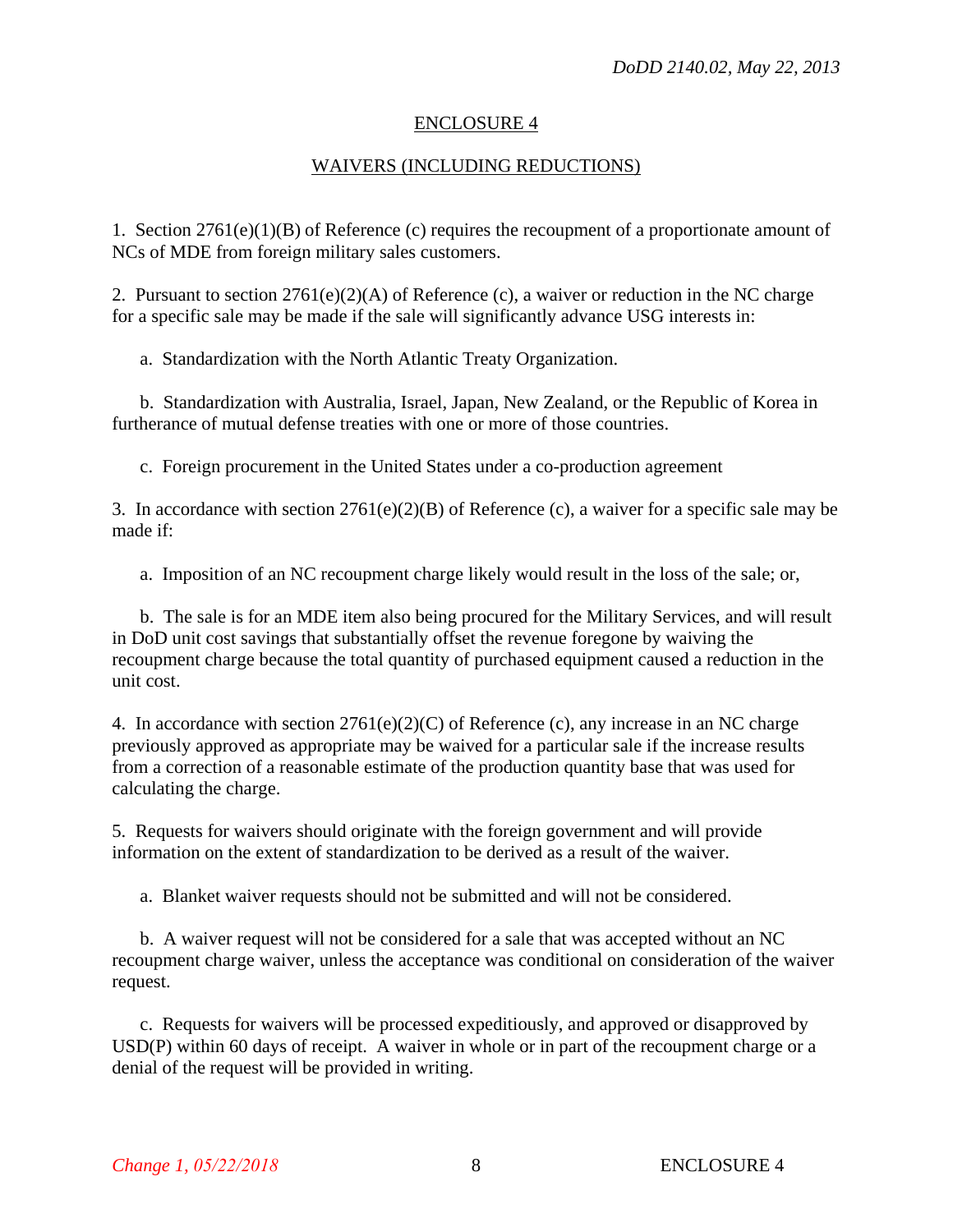## GLOSSARY

#### PART I. ABBREVIATIONS AND ACRONYMS

| <b>DFARS</b> | Defense Federal Acquisition Regulation Supplement                     |
|--------------|-----------------------------------------------------------------------|
| DoDD         | DoD Directive                                                         |
| <b>MDE</b>   | major defense equipment                                               |
| NC           | nonrecurring cost                                                     |
| USD(AT&L)    | Under Secretary of Defense for Acquisition, Technology, and Logistics |
| USD(C)/CFO   | Under Secretary of Defense (Comptroller)/Chief Financial Officer,     |
|              | Department of Defense                                                 |
| <b>USG</b>   | U.S. Government                                                       |
| USD(P)       | Under Secretary of Defense for Policy                                 |

#### PART II. DEFINITIONS

These terms and their definitions are for the purposes of this directive.

blanket waiver. An NC recoupment charge waiver that is not related to a particular sale; for example, waivers for all sales to a country or all sales of a weapon system.

cooperative projects. Defined in section 2767(b) of Reference (c).

cost pool. The total cost to be distributed across the specific number of units, normally the number of units produced plus those planned to be produced. The nonrecurring research, development, test, and evaluation cost pool comprises the costs described in the definition for nonrecurring research, development, test, and evaluation costs in this Glossary. The nonrecurring production cost pool comprises costs described in the definition for nonrecurring production costs.

foreign military sale. A sale by the USG of defense items or defense services to a foreign government or international organization pursuant to Chapter 39 of Reference (c).

MDE. Any item of significant military equipment on the United States Munitions List having a nonrecurring research, development, test, and evaluation cost of more than 50 million dollars or a total production cost of more than 200 million dollars. The determination of whether an item meets the MDE dollar threshold for research, development, test, and evaluation will be based on DoD obligations recorded to the date the equipment is offered for sale. Production costs will include costs incurred by the DoD. Production costs for the foreign military sales program and known direct commercial sales production are excluded.